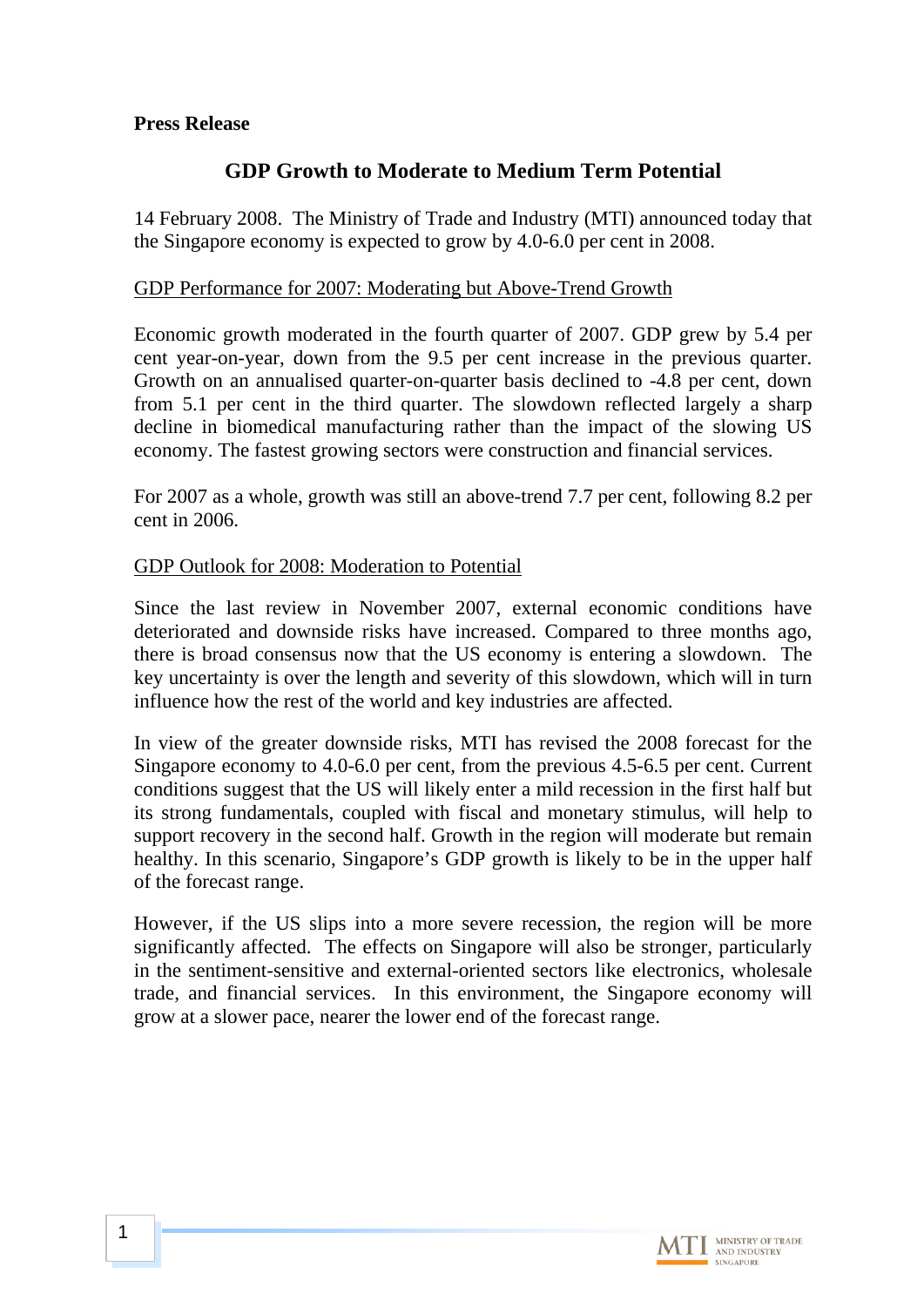In either scenario, slower GDP growth this year should be viewed in the context of above-trend growth in the last four years and represents a moderation to the economy's underlying potential rate of growth of 4-6 per cent.

Ministry of Trade and Industry 14 February 2008

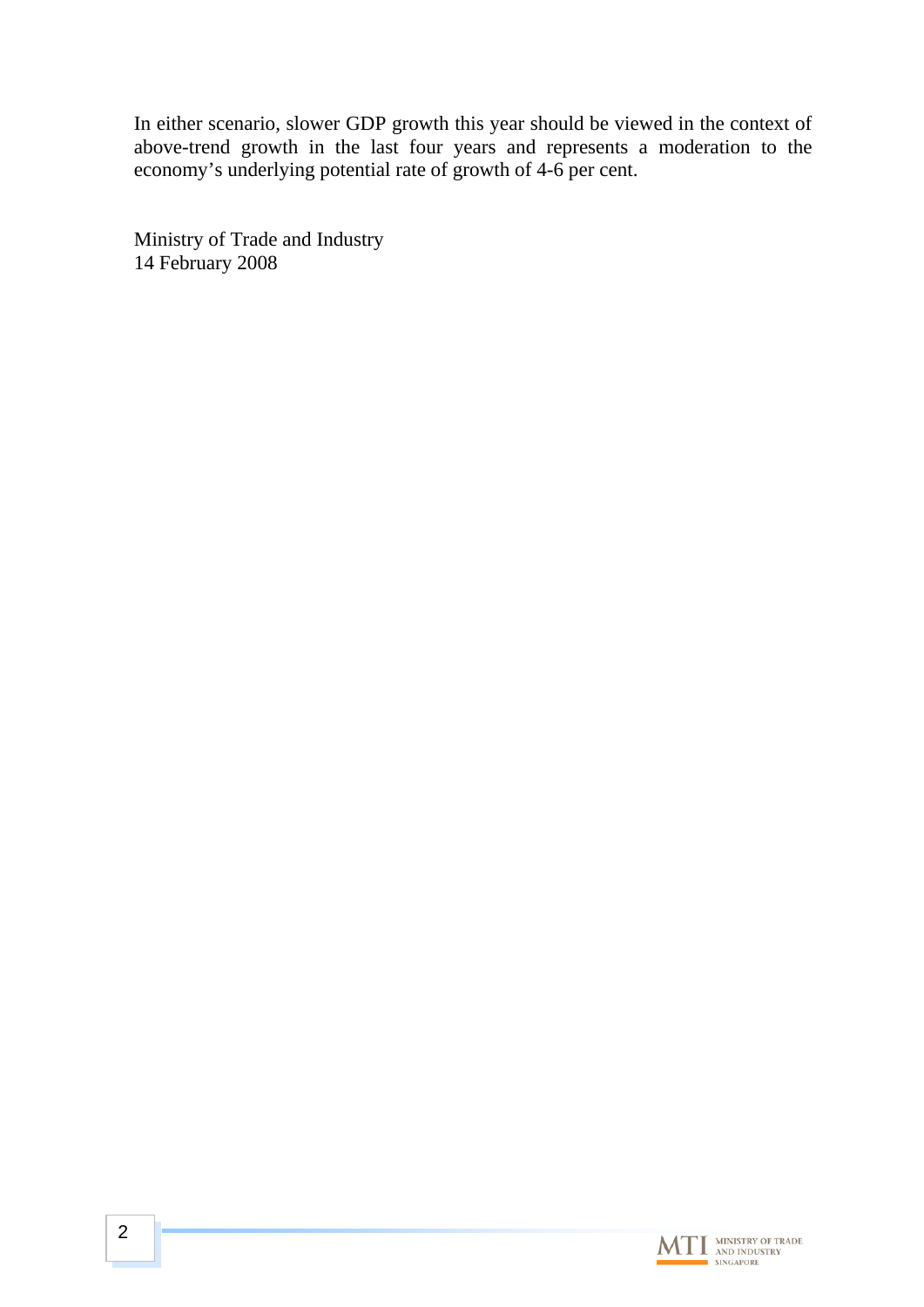## **PERFORMANCE OF THE SINGAPORE ECONOMY IN 2007 AND OUTLOOK FOR 2008**

## **Overall Performance**

The Singapore economy expanded by 5.4% in 4Q07, after a 9.5% growth in the previous quarter. The growth momentum on a seasonally adjusted quarter-on-quarter annualised basis fell by 4.8%, compared with a 5.1% increase a quarter earlier. For the whole year, the economy grew by 7.7%, a moderation from the 8.2% gain in 2006.

## **Sources of Growth**

Total demand rose 8.0% in 4Q07, higher than the 6.8% in 3007. Domestic demand growth accelerated from 4.5% in 3Q07 to 13%. During the same period, external demand eased from 7.4% to 6.6% due to slowdown in goods exports. For the whole year, total demand grew slower at 7.2%, down from 10% in 2006.





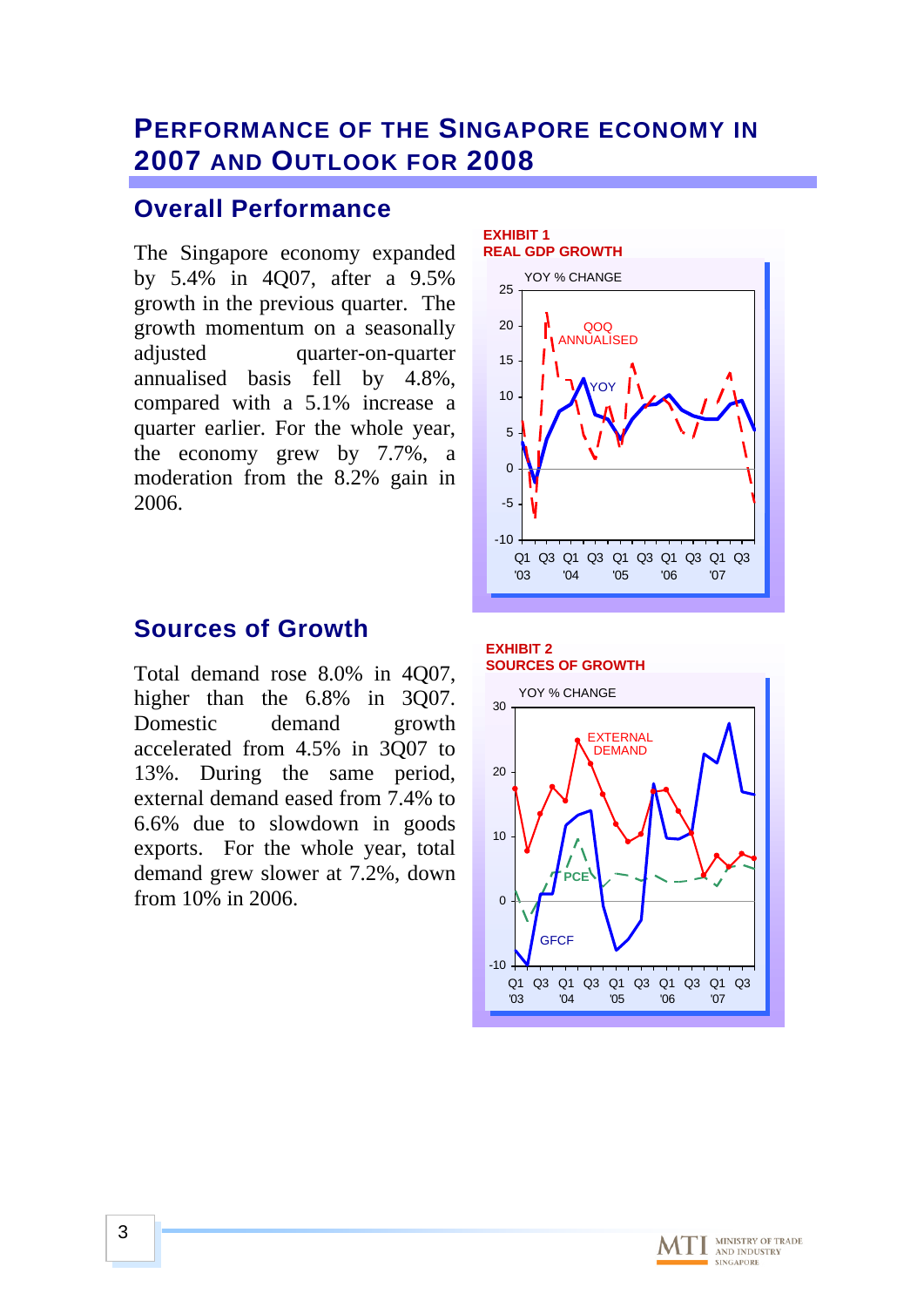## **Sectoral Performance**

At the sectoral level, the construction and financial services sector extended their strong performance into the final quarter of 2007 with a growth of 24% and 16% respectively. For the whole year, all sectors registered growth in 2007, led by the construction sector (see Annex).

THE MANUFACTURING SECTOR expanded by 0.2% in 4Q07, after growing by 11% in the previous quarter. The weakened growth was due to a 28% contraction in the biomedical manufacturing cluster as a result of plant maintenance shutdowns and changes in product mix which led to a significant fall in pharmaceutical production. In contrast, the electronics, chemicals, precision engineering and transport engineering clusters have performed better in 4Q07. For the whole year, the manufacturing sector grew by 5.8%, which was slower than the 12% growth achieved in 2006.

THE CONSTRUCTION SECTOR maintained its strong performance in 4Q07 at 24%, up from 20% in 3Q07. Growth momentum (on a seasonally adjusted quarter-on-quarter basis) was 27%, twice the rate of 13% in 3Q07. Certified payments rose by 35% during the quarter, supported by strong growth in the private sector, especially in the commercial and industrial segments. Contracts awarded increased 128% in 4Q07, a reversal from a contraction of 23% in the previous quarter. For the whole year, the construction sector expanded 20%, its fastest growth since 1996.

#### **EXHIBIT 3 MANUFACTURING SECTOR**



#### **EXHIBIT 4 CONSTRUCTION SECTOR**



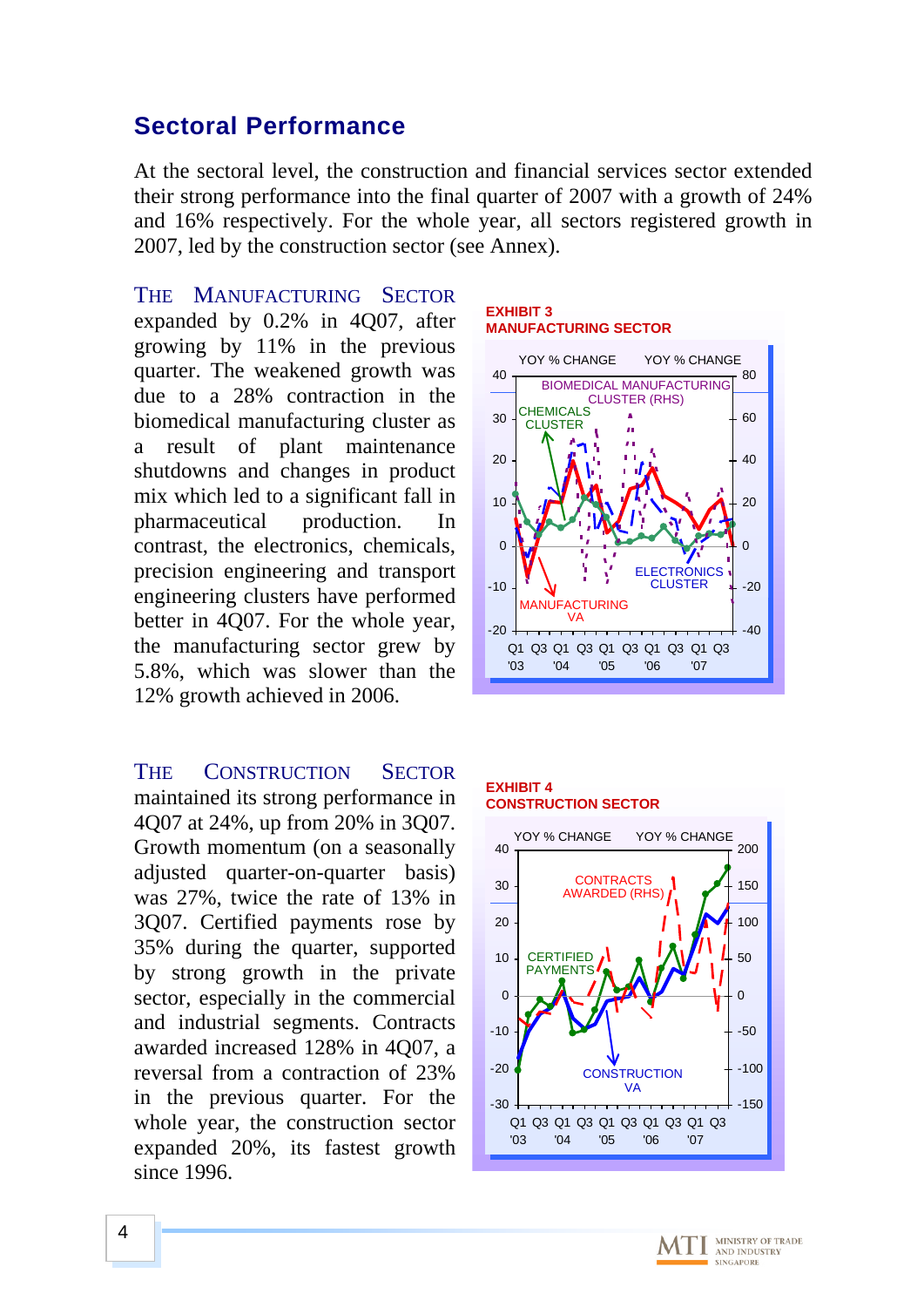THE WHOLESALE AND RETAIL TRADE SECTOR grew 6.0% in 4Q07, slower than the 6.8% growth in the preceding quarter. The volume of retail sales fell 2.5%, following a 1.5% gain in the previous quarter. Among the expenditure items, motor vehicles saw the largest dip in sales (-16%), followed by provision & sundry shops (-3.7%), food & beverages (-3.0%), watches & jewellery (-1.5%) and medical goods & toiletries (-1.3%). Excluding motor vehicles, retail sales rose by 5.2%, down from 6.0% growth in the previous quarter. In the wholesale segment, growth in the volume of non-oil re-exports eased to 7.0%, down from 9.0% in 3Q07. For the whole year, the wholesale and retail trade sector grew by 7.3%, down from 10% in 2006.

THE TRANSPORT AND STORAGE SECTOR grew 5.4%, slightly higher than the 5.0% gain a quarter earlier. Air transport activity slowed due to a slight fall in air cargo handled and slower growth of air passengers. Growth in the sea transport segment improved, supported by higher growth in sea cargo handled and container throughput. For the whole of 2007, the transport and storage sector expanded by 5.1%, following 4.7% growth in 2006.

### **EXHIBIT 5 WHOLESALE AND RETAIL TRADE SECTOR**



### **EXHIBIT 6 TRANSPORT AND STORAGE SECTOR**



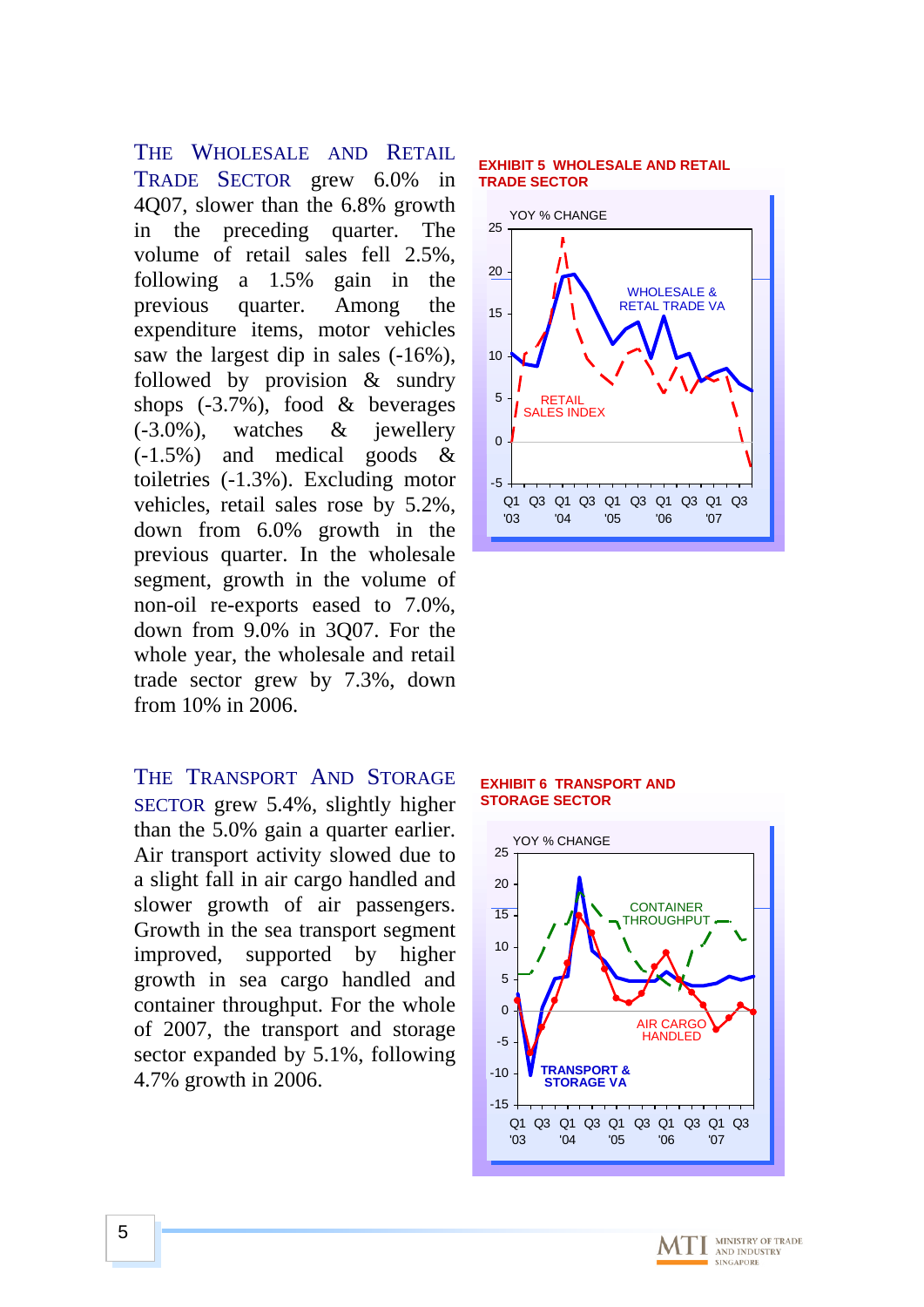### THE HOTELS AND RESTAURANTS

SECTOR rose by 2.5% in 4Q07, after a 4.9% increase in the previous quarter. Visitor arrivals increased 5.5% in 4Q07, similar to the 5.4% growth seen in the previous quarter. However, the average occupancy rate of hotels dipped from 88.1% in 4Q06 to 86.2% in 4Q07. For the whole year, the sector slowed to 4.4% from 4.8% in 2006. Visitor arrivals rose 5.4% to reach a record high of 10.3 million in 2007.

#### **EXHIBIT 7 HOTELS AND RESTAURANTS SECTOR**



THE INFORMATION AND COMMUNICATIONS SECTOR grew 6.1% in 4Q07, slightly slower than the 6.6% growth in the previous quarter. Both the telecommunications and IT services segments remained healthy during the quarter. The performance of international telephone calls duration and number of subscribers for both mobile phone service and broadband internet remained strong. Over the whole year, the sector expanded by 6.3%, up from 4.6% growth in 2006.

#### **EXHIBIT 8 INFORMATION AND COMMUNICATIONS SECTOR**



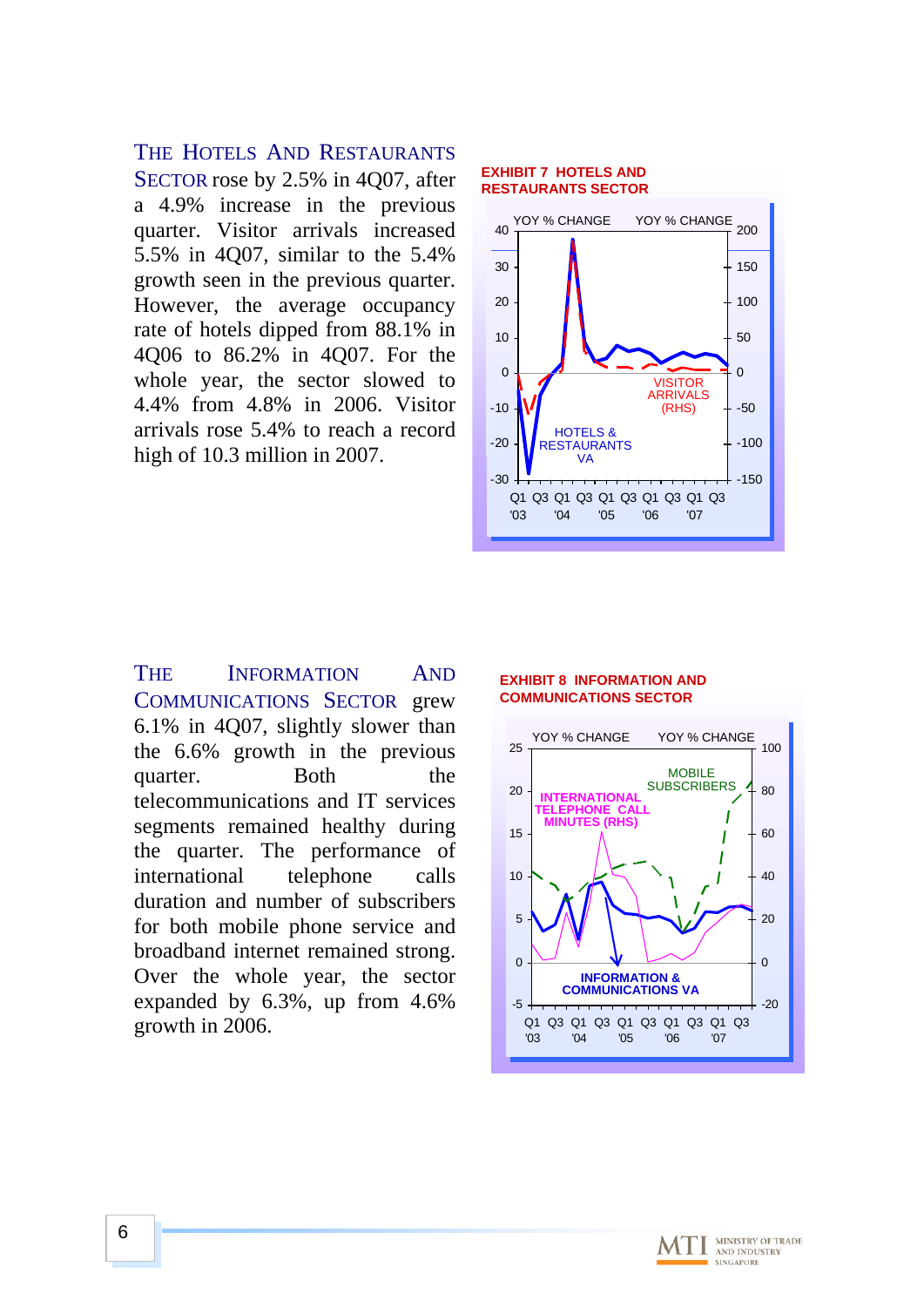### THE FINANCIAL SERVICES SECTOR

rose by 16% in 4Q07, following an expansion of 20% a quarter earlier. Broad-based strengthening of activity was seen across all major segments. Overall, the financial services sector posted a growth of 17% in 2007, up further from 11% in 2006.

### **EXHIBIT 9 FINANCIAL SERVICES SECTOR**



### THE BUSINESS SERVICES SECTOR

expanded by 8.7%, an improvement over the 7.5% gain in the previous quarter. Healthy performance was seen across the board, led by the real estate and business representative offices segments. For the year 2007, the business services sector registered growth of 7.8%, compared with 6.9% in 2006.





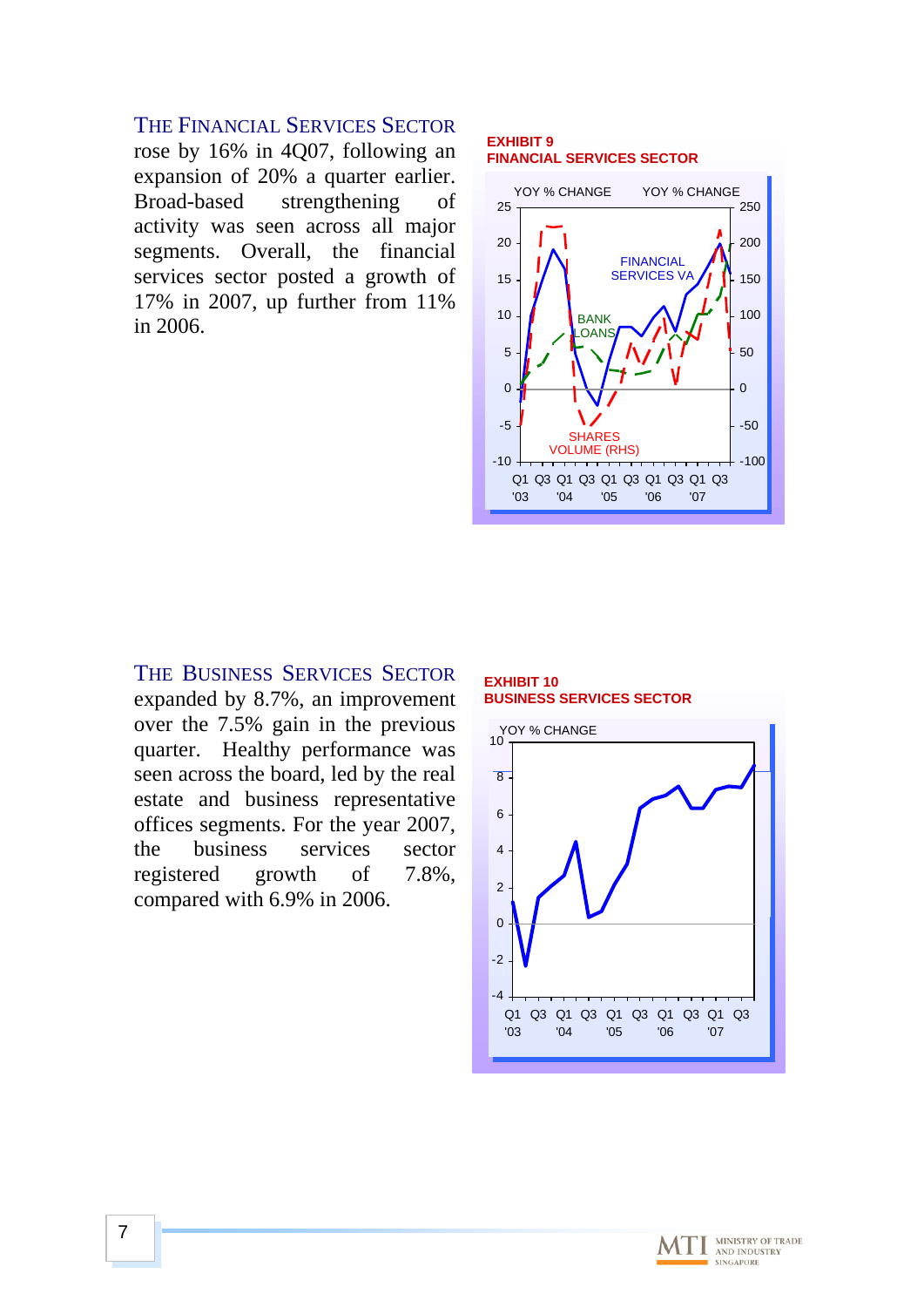## **Labour Market**

Total employment rose 64,200 in 4Q07, higher than the gains of 58,600 in the previous quarter. The services sector continued to lead in job creation with an increase of 39,500 jobs while the manufacturing and construction sector posted increases of 11,000 and 13,200 jobs respectively. Over the year, total employment creation reached a record high of 236,600, surpassing the 176,000 jobs created in 2006.



The seasonally-adjusted overall unemployment rate fell further to 1.6% in December 2007, from 1.7% in September 2007, which was the lowest in a decade. The number of workers retrenched in 4Q07 also dropped to 1,500 compared with 1,827 in 3Q07. For the whole of 2007, the overall unemployment rate averaged 2.1%, down significantly from 2.7% in 2006.

## **Labour Productivity**

Overall labour productivity fell by 3.7% in 4Q07, after a 0.4% increase a quarter earlier. At the sectoral level, manufacturing (-8.7%) saw the largest decline in productivity, followed by hotels & restaurants (-8.5%), business services (-4.9%), information & communications (-3.0%) and financial services (-1.4%). In contrast, construction  $(7.8\%)$ , transport & storage  $(3.0\%)$ and wholesale & retail trade (0.4%) continued to experience gains in labour productivity. On an annual basis, overall labour productivity fell by 0.9% in 2007, compared with a 1.5% growth in the previous year.



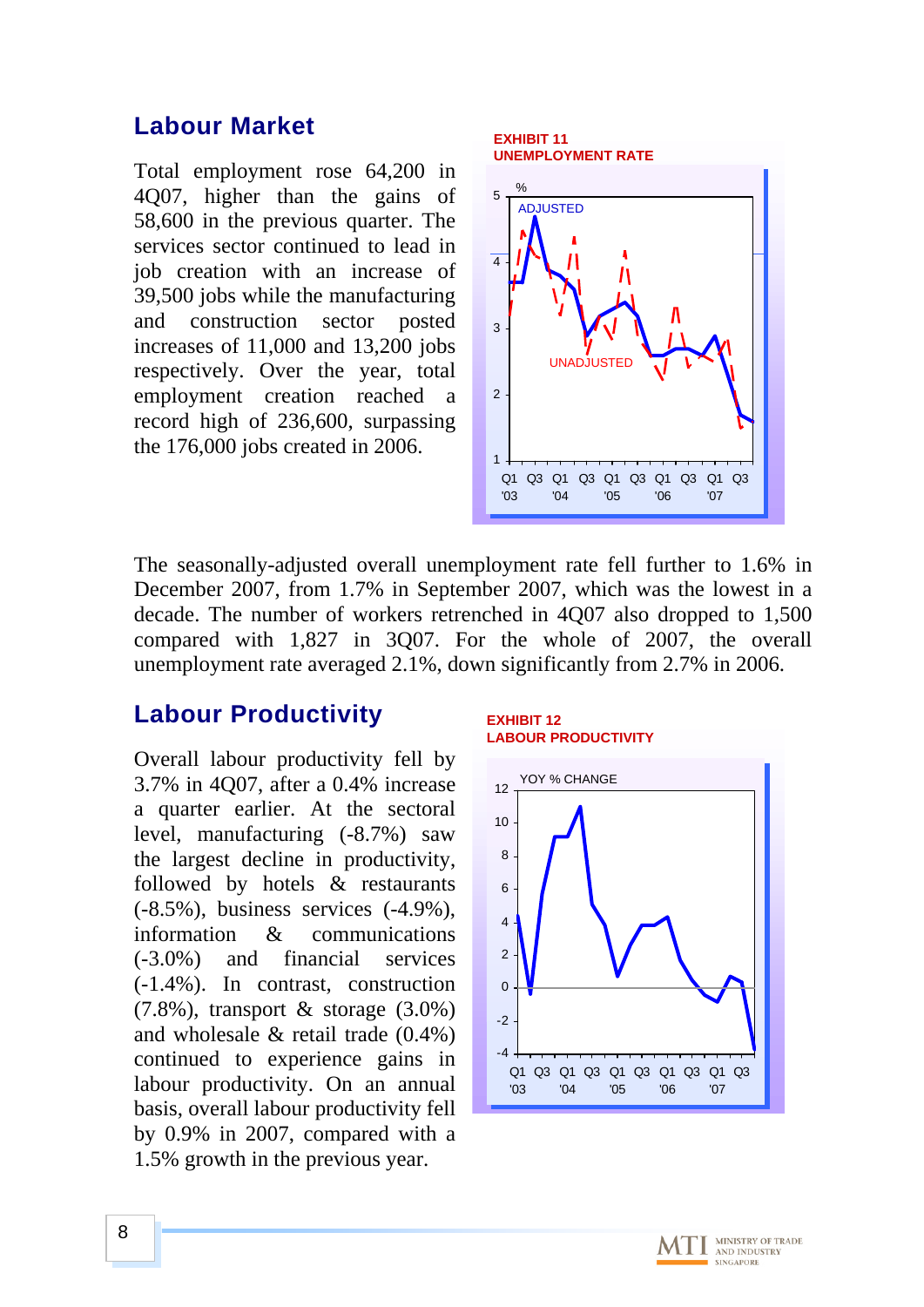## **Business Costs**

Unit labour cost (ULC) of the overall economy rose 6.1% in 4Q07, up from 2.9% in 3Q07. For the whole of 2007, ULC advanced 3.8%, compared with a 0.5% gain in 2006.

Unit business cost (UBC) in the manufacturing sector went up by 4.5% in 4Q07, following a 1.0% growth in the previous quarter. This brought its full year growth to 2.0%, higher than the growth of 0.1% in 2006. All three components of manufacturing UBC rose in 2007, viz., unit labour cost (2.6%), service cost (1.2%) and government rates & fees (7.9%).

## **External Trade**

External trade expanded by 9.8% in 4Q07, faster than the 2.5% gain in the preceding quarter. Driven largely by strong growth of domestic exports, total exports grew by 7.1% in 4Q07, up from 4.2% in 3Q07. The better performance in domestic exports was due to a 48% surge in oil domestic exports, which more than offset the marginal 0.4% fall in non-oil domestic exports (NODX). Non-oil imports (excluding aircraft and ships) rose at a faster pace of 4.5% in 4Q07 after growing 2.7% in 3Q07. In volume terms, total trade grew by 7.9%, up from 5.6% in the previous quarter. For the whole year, both external trade and NODX saw slower growth of 4.5% and 2.3% respectively.

### **EXHIBIT 13 UNIT BUSINESS COST & UNIT LABOUR COST**





Prior to 2004, data excludes trade with Indonesia.

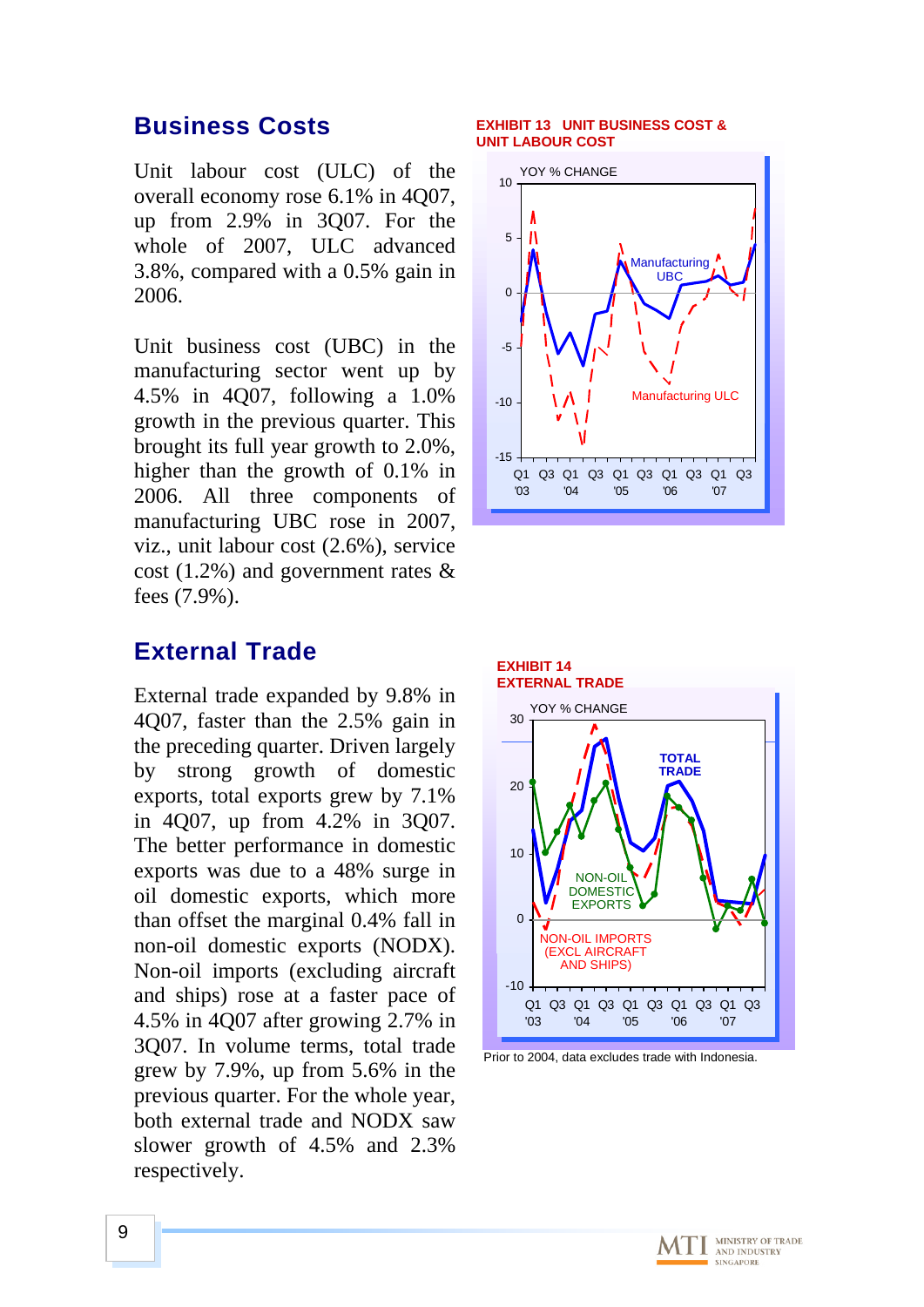## **Investment Commitments**

In 4Q07, a total of \$8.7 billion of fixed asset investment (FAI) was committed in manufacturing. This brought the annual FAI to \$16.1 billion, significantly higher than the \$8.8 billion in 2006. When fully operational, these commitments are expected to generate a value added of \$6.0 billion and create 16,900 jobs, 59% of which would be for skilled professionals.

Services investment commitments promoted by EDB amounted to \$0.5 billion in 4Q07. For the whole of 2007, \$3.0 billion were committed in these services industries, higher than the \$2.8 billion achieved in 2006. When fully realised, these commitments would generate value added of \$5.6 billion and create 11,700 jobs, 79% of which are skilled jobs.

## **Balance of Payments**

Singapore's overall balance of payments registered a surplus of \$13 billion in 4Q07, more than twice the amount recorded in the previous quarter. For the whole year, the overall balance of payments rose from \$27 billion in 2006 to \$29 billion in 2007, reflecting a larger current account surplus. Consequently, Singapore's official foreign reserves rose to \$235 billion of end-2007, equivalent to 7.1 months of merchandise imports.

#### **EXHIBIT 15 MANUFACTURING INVESTMENT COMMITMENTS**



### **EXHIBIT 16 BALANCE OF PAYMENTS**



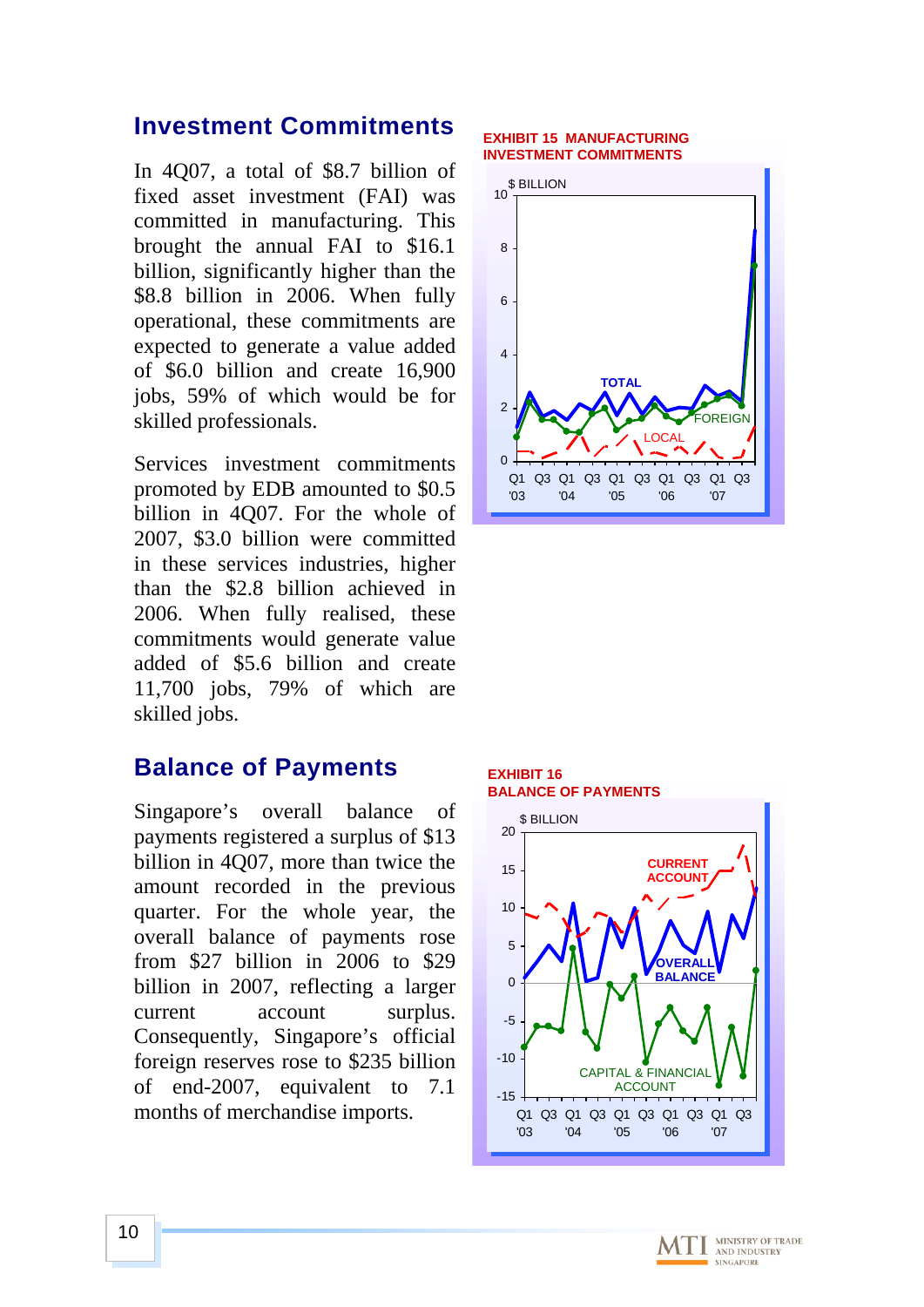## **Consumer Price Inflation**

The CPI rose 4.1% on a year-onyear basis in 4Q07, up further from 2.7% in 3Q07. All categories saw price increases, among which healthcare registered the largest gain (6.2%). This was followed by transport & communications (5.4%), food (5.0%) and recreation & others (4.1%). The inflation rate for the whole year was 2.1%, the highest since 1994.

#### **EXHIBIT 17 CONSUMER PRICE INDEX**



## **Leading Indicators**

The composite leading index (CLI) climbed 0.7% on a quarter-onquarter basis in 4Q07, following a 0.2% gain in the previous quarter. Of the nine components within the index, the money supply, US Purchasing Manager's Index, new companies formed, wholesale trade and domestic liquidity declined while other components (the stock of finished goods, stock price, nonoil sea cargo handled and non-oil retained imports) saw gains.



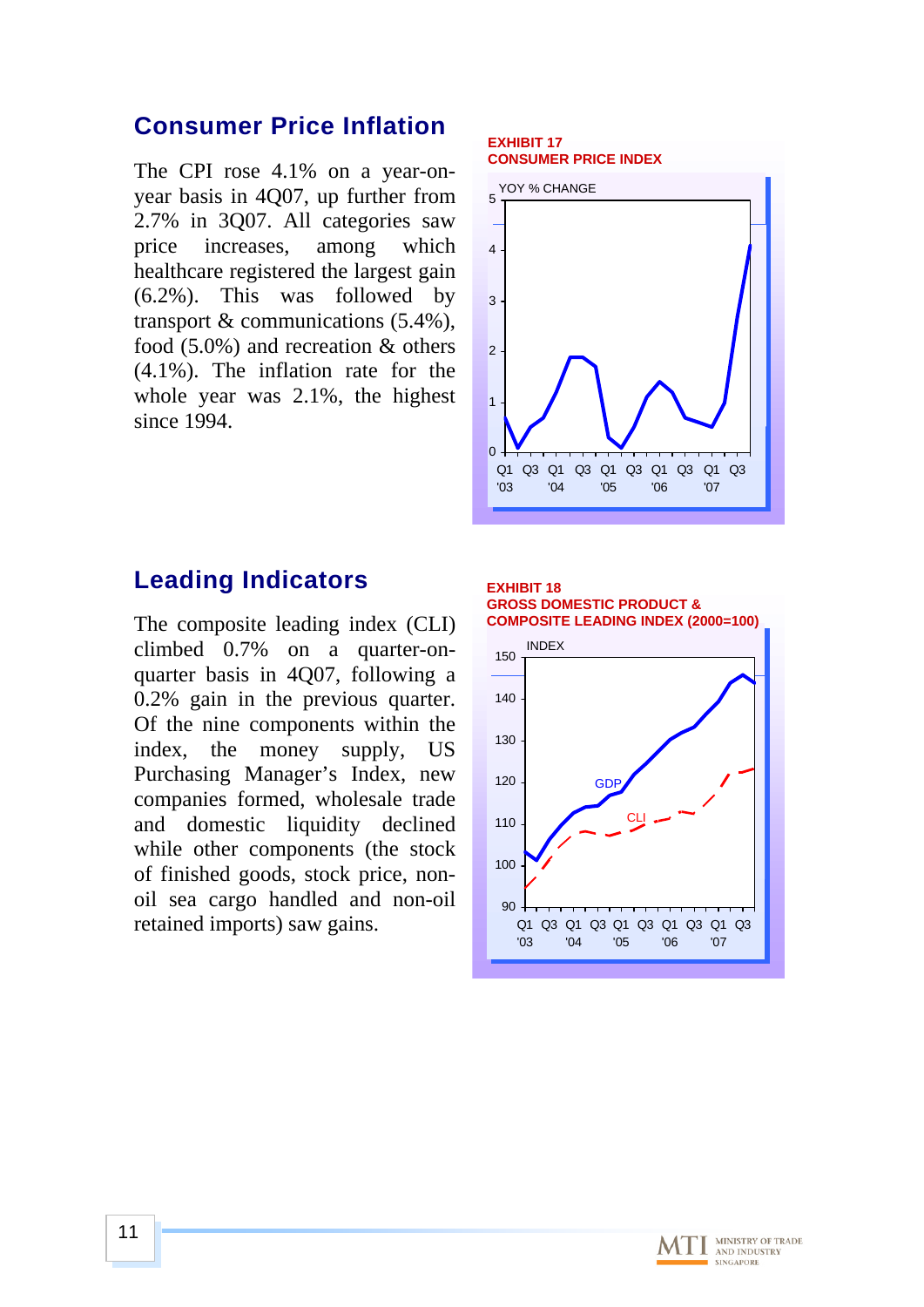## **Business Expectations**

Sentiments in both manufacturing and services sectors have softened compared to the previous quarter. A net weighted balance of 2% of the manufacturers are optimistic about business conditions in the first half of 2008, down from 25% a quarter earlier. In the services sector, a net weighted balance of 8% of the firms projects a positive outlook in the same period, smaller than the 23% recorded in the previous quarter.



 $\overline{a}$  $1$  The y-axis of the chart on business expectations represents the net weighted balance of companies that predict an improvement in business situation. This is derived from the weighted percentage of companies in the survey that predict better business minus the weighted percentage of companies that predict worse business.